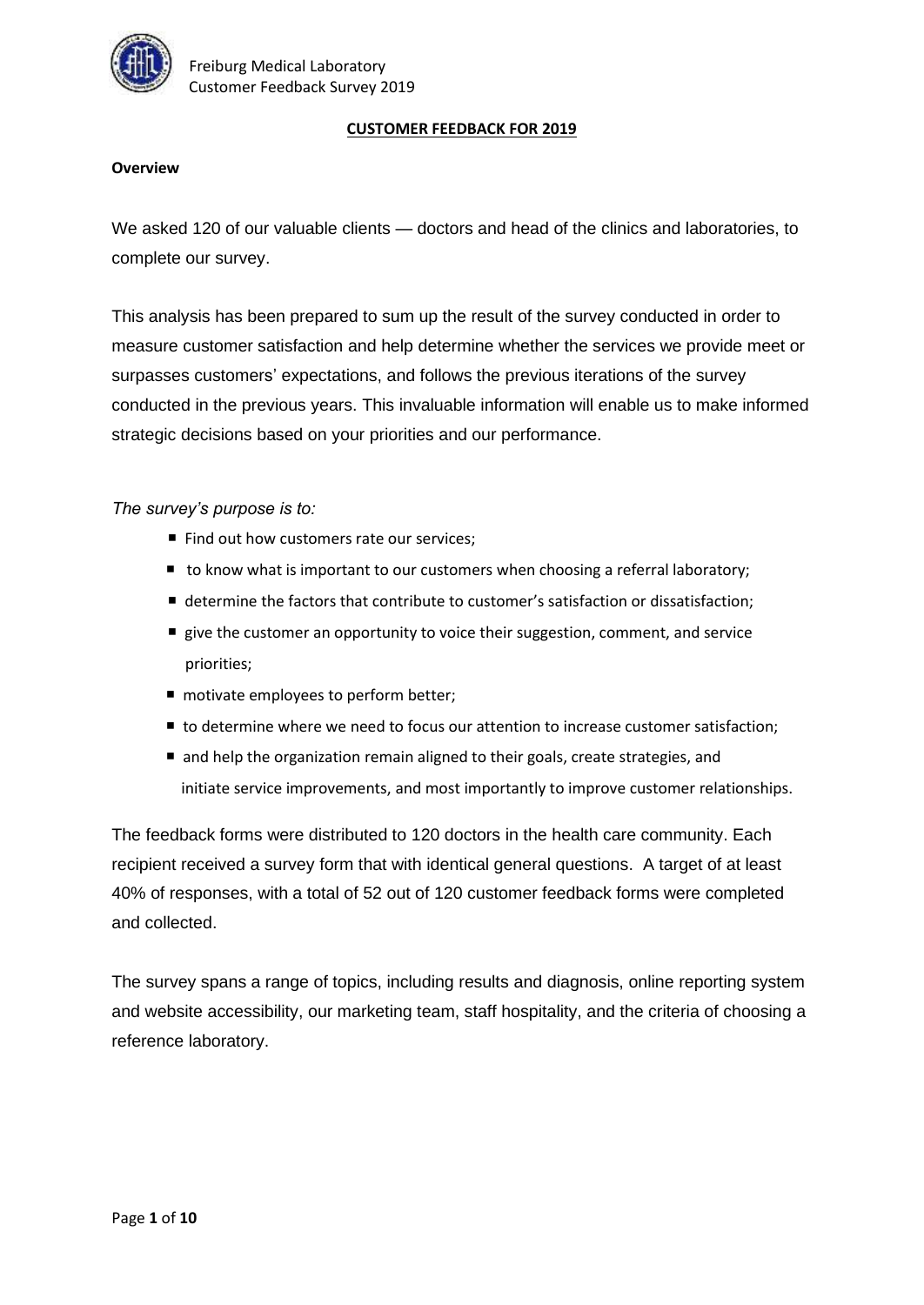

# **Table 1 – Response Rate for Report and Diagnosis (Q1)**

|                          | <b>Report and Diagnosis (Q1)</b> |                                  |                |                                   |  |  |
|--------------------------|----------------------------------|----------------------------------|----------------|-----------------------------------|--|--|
| <b>Ratings</b>           | <b>TAT</b>                       | <b>Methods</b><br>Interpretation |                | Prof. Interaction<br>(Patho/Tech) |  |  |
| <b>Excellent '19</b>     | 30                               | 33                               | 30             | 31                                |  |  |
| <b>Excellent '18</b>     | 22                               | 25                               | 26             | 18                                |  |  |
| Above Average '19        | 21                               | 14                               | 17             | 9                                 |  |  |
| <b>Above Average '18</b> | 22                               | 19                               | 18             | 20                                |  |  |
| Average '19              | $\mathbf{1}$                     | 3                                | $\overline{3}$ | 5                                 |  |  |
| Average '18              | 3                                | $\mathbf{1}$                     | $\overline{2}$ | 4                                 |  |  |
| <b>Below Average '19</b> | 0                                | $\mathbf 0$                      | $\mathbf 0$    | $\mathbf{1}$                      |  |  |
| <b>Below Average '18</b> | $\mathbf{1}$                     | $\mathbf{1}$                     | $\mathbf 0$    | $\mathbf{1}$                      |  |  |
| Abstain '19              | $\mathbf 0$                      | $\overline{2}$                   | $\overline{2}$ | 6                                 |  |  |
| Abstain '18              | $\mathbf 0$                      | $\overline{2}$<br>$\overline{2}$ |                | 5                                 |  |  |
| <b>PERCENTAGE</b>        |                                  |                                  |                |                                   |  |  |
| <b>Excellent '19</b>     | 57.7%                            | 63.5%                            | 57.7%          | 59.6%                             |  |  |
| <b>Excellent '18</b>     | 45.8%                            | 52.0%                            | 54.0%          | 37.5%                             |  |  |
| <b>Above Average '19</b> | 40.4%                            | 26.9%                            | 32.7%          | 17.3%                             |  |  |
| Above Average '18        | 45.8%                            | 39.6%                            | 38.0%          | 41.7%                             |  |  |
| Average '19              | 1.9%                             | 5.8%                             | 5.8%           | 9.6%                              |  |  |
| Average '18              | 6.3%                             | 2.1%                             | 4.0%           | 8.3%                              |  |  |
| <b>Below Average '19</b> | 0.0%                             | 0.0%                             | 0.0%           | 1.9%                              |  |  |
| <b>Below Average '18</b> | 2.1%                             | 2.1%                             | 0.0%           | 2.1%                              |  |  |
| Abstain '19              | 0.0%                             | 3.8%                             | 3.8%           | 11.5%                             |  |  |
| Abstain '18              | 0.0%                             | 4.7%                             | 4.0%           | 10.4%                             |  |  |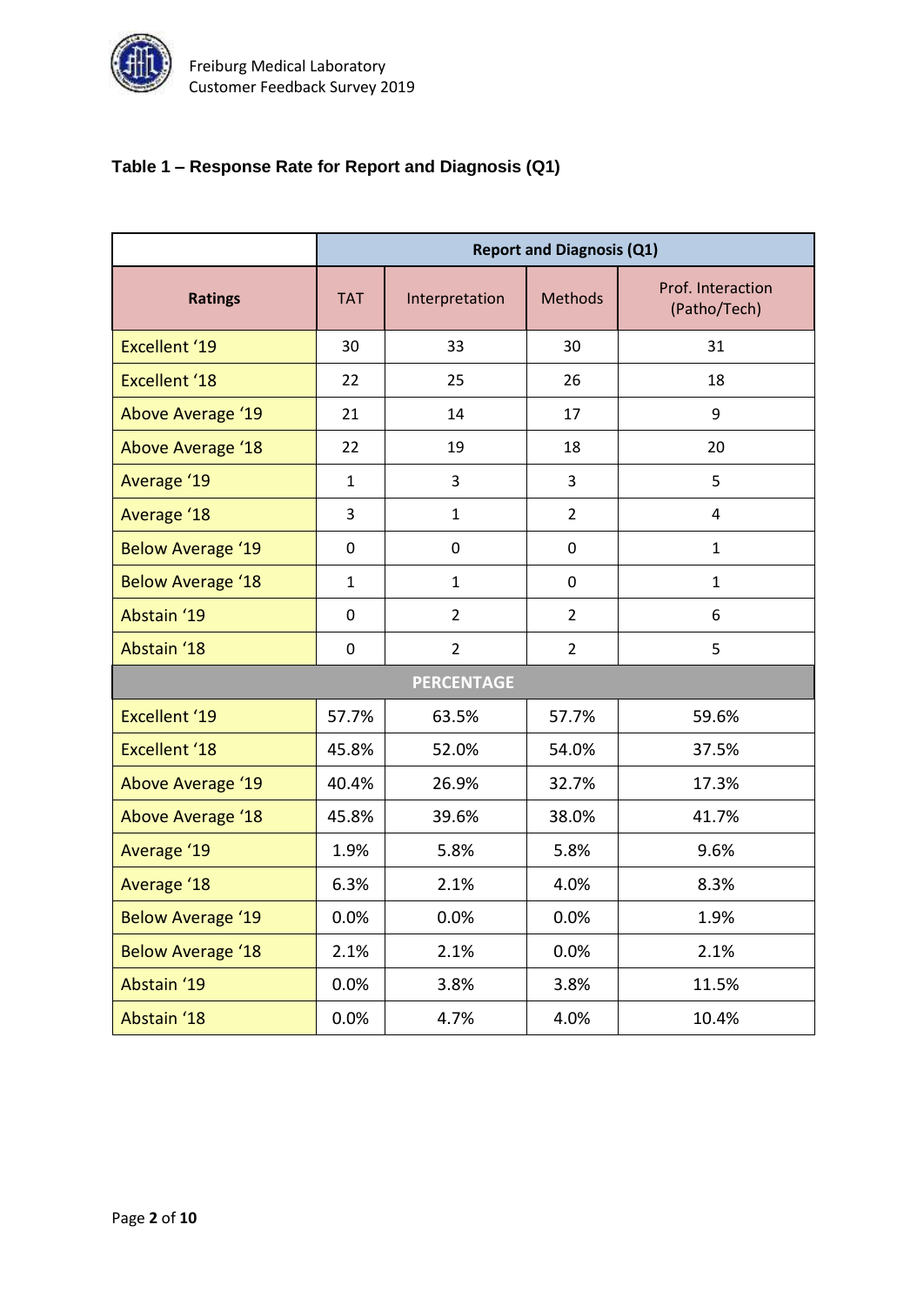

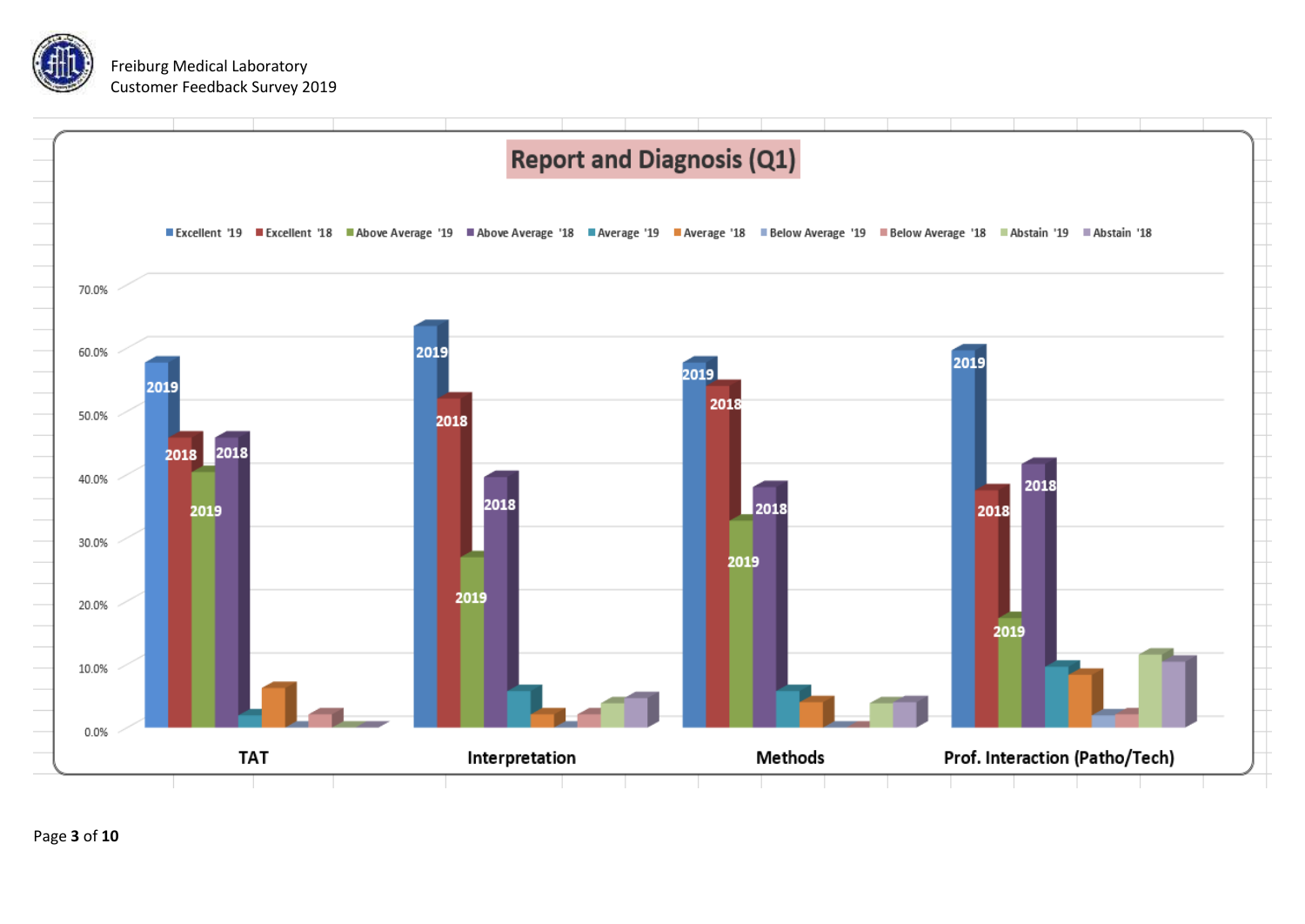

# **Table 2 – Response Rate for Marketing Team (Q2)**

|                          | <b>Sales and Marketing Team (Q2)</b> |                                             |                |                              |  |  |  |
|--------------------------|--------------------------------------|---------------------------------------------|----------------|------------------------------|--|--|--|
| <b>Ratings</b>           | Professionalism                      | Frequency of<br>Follow up /<br><b>Visit</b> | Information    | Promptness and<br>Resolution |  |  |  |
| <b>Excellent '19</b>     | 26                                   | 19                                          | 25             | 26                           |  |  |  |
| <b>Excellent '18</b>     | 29                                   | 28                                          | 29             | 27                           |  |  |  |
| <b>Above Average '19</b> | 12                                   | 16                                          | 13             | 15                           |  |  |  |
| Above Average '18        | 28                                   | 26                                          | 25             | 26                           |  |  |  |
| Average '19              | $\overline{7}$                       | 6                                           | 5              | 5                            |  |  |  |
| Average '18              | 3                                    | 6                                           | 6              | 6                            |  |  |  |
| <b>Below Average '19</b> | 4                                    | 8                                           | 5              | $\mathbf{1}$                 |  |  |  |
| <b>Below Average '18</b> | $\overline{2}$                       | $\overline{2}$                              | $\mathbf{1}$   | $\overline{2}$               |  |  |  |
| Abstain '19              | 3                                    | 3                                           | $\overline{4}$ | 5                            |  |  |  |
| Abstain '18              | $\overline{4}$                       | $\overline{\mathbf{4}}$                     | 5              | 5                            |  |  |  |
| <b>PERCENTAGE</b>        |                                      |                                             |                |                              |  |  |  |
| <b>Excellent '19</b>     | 50%                                  | 37%                                         | 48%            | 50%                          |  |  |  |
| <b>Excellent '18</b>     | 44%                                  | 42%                                         | 45%            | 41%                          |  |  |  |
| <b>Above Average '19</b> | 23%                                  | 31%                                         | 25%            | 29%                          |  |  |  |
| Above Average '18        | 42%                                  | 39%                                         | 37%            | 39%                          |  |  |  |
| Average '19              | 13%                                  | 12%                                         | 10%            | 10%                          |  |  |  |
| Average '18              | 5%                                   | 9%                                          | 9%             | 9%                           |  |  |  |
| <b>Below Average '19</b> | 8%                                   | 15%                                         | 10%            | 2%                           |  |  |  |
| <b>Below Average '18</b> | 3%                                   | 3%                                          | 2%             | 3%                           |  |  |  |
| Abstain '19              | 6%                                   | 6%                                          | 8%             | 10%                          |  |  |  |
| Abstain '18              | 6%                                   | 6%                                          | 8%             | 8%                           |  |  |  |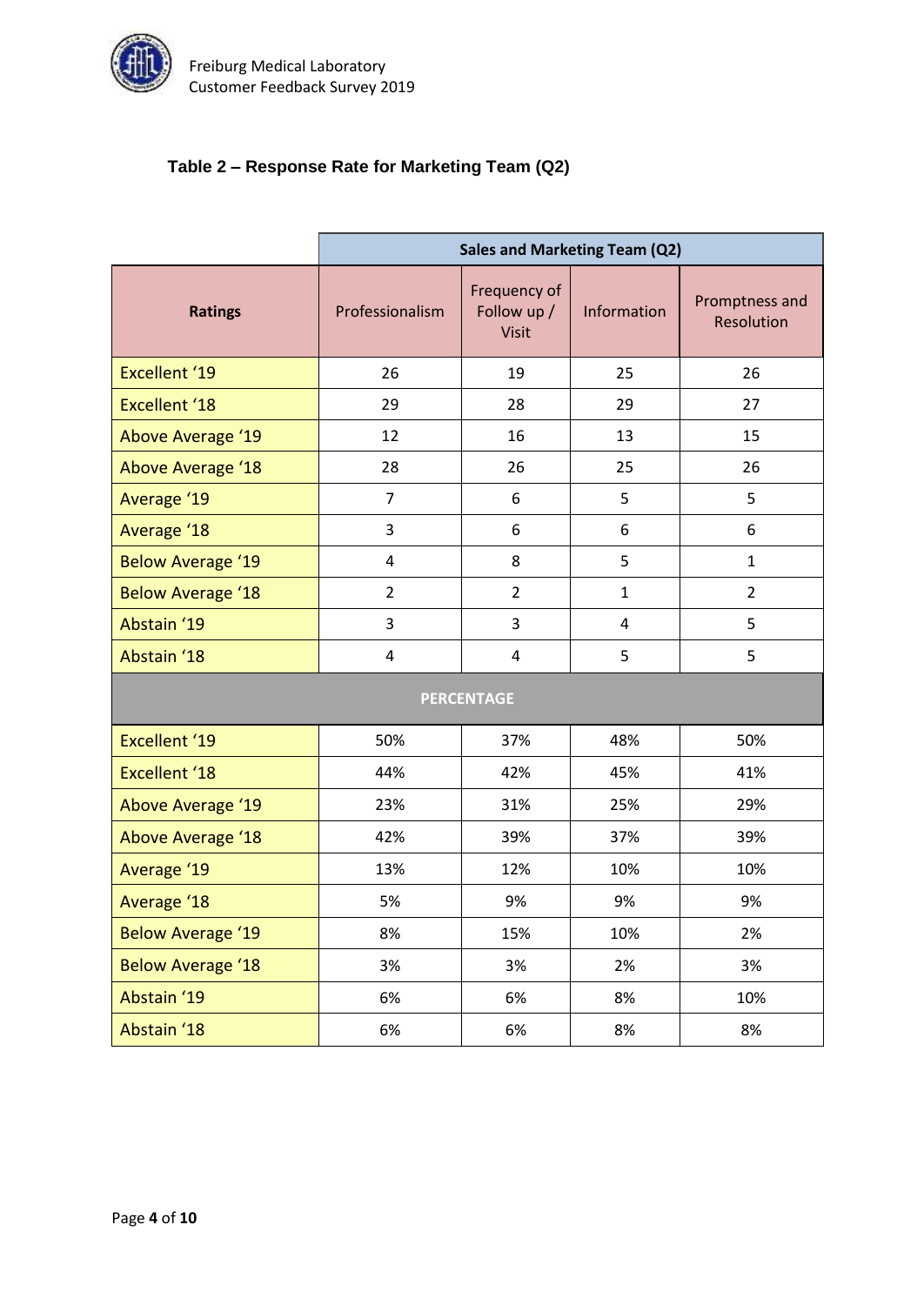

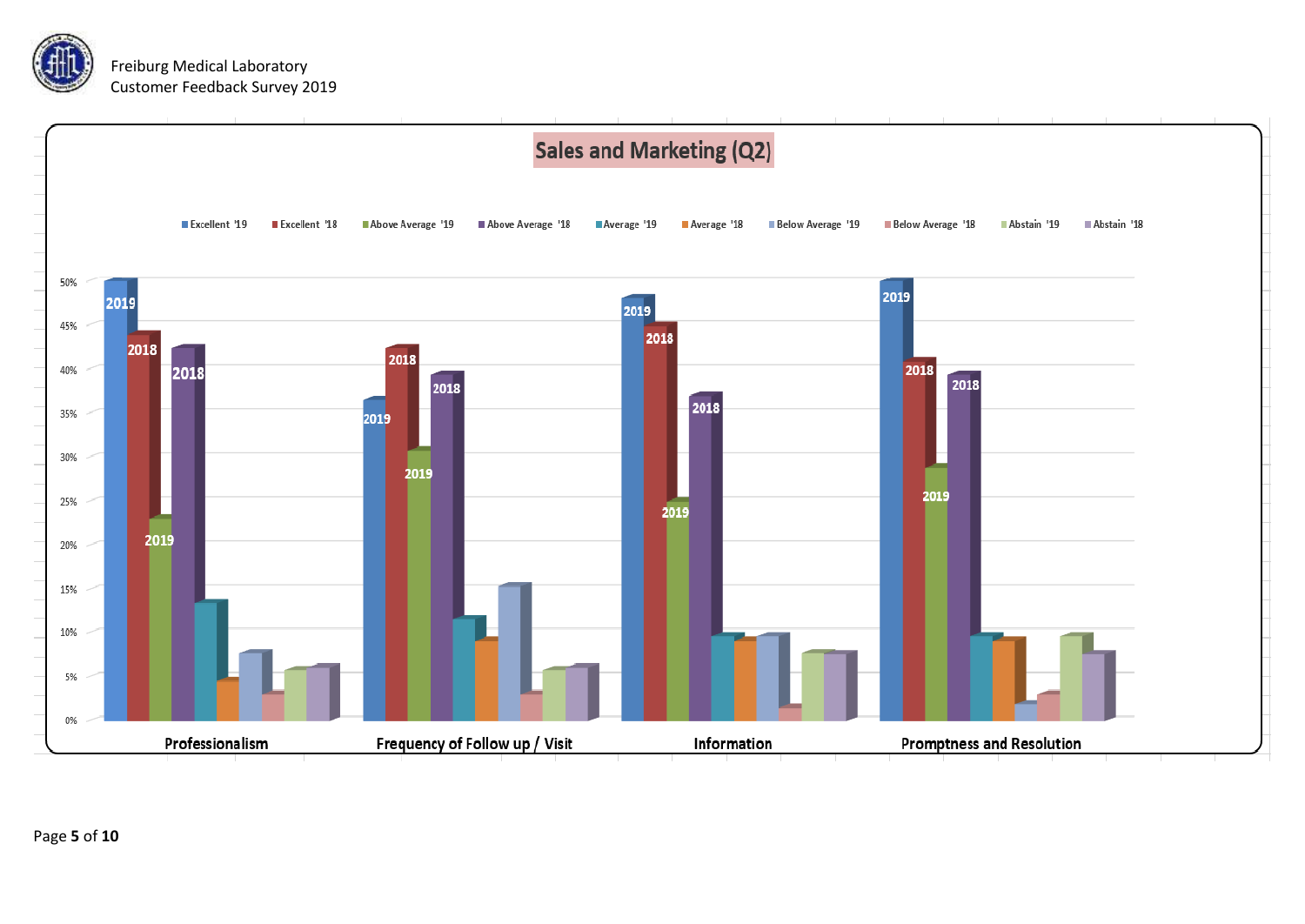

### **Table 3 – Reponse Rate for the Online Reports & Website (Q3)**

|                          | <b>Online Reports &amp; Website (Q3)</b> |                   |                            |  |  |  |
|--------------------------|------------------------------------------|-------------------|----------------------------|--|--|--|
| <b>Ratings</b>           | <b>Ease of Access</b>                    | Report<br>Formats | <b>Website Information</b> |  |  |  |
| <b>Excellent '19</b>     | 22<br>23                                 |                   | 16                         |  |  |  |
| <b>Excellent '18</b>     | 27                                       | 27                | 23                         |  |  |  |
| <b>Above Average '19</b> | $\overline{7}$                           | 10                | 13                         |  |  |  |
| <b>Above Average '18</b> | 15                                       | 20                | 17                         |  |  |  |
| Average '19              | 3                                        | 3                 | 3                          |  |  |  |
| Average '18              | 4                                        | 4                 | 6                          |  |  |  |
| <b>Below Average '19</b> | 0                                        | 0                 | 1                          |  |  |  |
| <b>Below Average '18</b> | $\mathbf{1}$                             | $\mathbf 0$       | $\mathbf 0$                |  |  |  |
| Abstain '19              | 20                                       | 16                | 19                         |  |  |  |
| Abstain '18              | 19                                       | 15                | 20                         |  |  |  |
| <b>PERCENTAGE</b>        |                                          |                   |                            |  |  |  |
| <b>Excellent '19</b>     | 42%                                      | 44%               | 31%                        |  |  |  |
| <b>Excellent '18</b>     | 41%                                      | 41%               | 35%                        |  |  |  |
| <b>Above Average '19</b> | 13%                                      | 19%               | 25%                        |  |  |  |
| <b>Above Average '18</b> | 23%                                      | 30%               | 26%                        |  |  |  |
| Average '19              | 6%                                       | 6%                | 6%                         |  |  |  |
| <b>Average '18</b>       | 6%                                       | 6%                | 9%                         |  |  |  |
| <b>Below Average '19</b> | 0%                                       | 0%                | 2%                         |  |  |  |
| <b>Below Average '18</b> | 2%                                       | 0%                | 0%                         |  |  |  |
| Abstain '19              | 38%                                      | 31%               | 37%                        |  |  |  |
| Abstain '18              | 29%                                      | 23%               | 30%                        |  |  |  |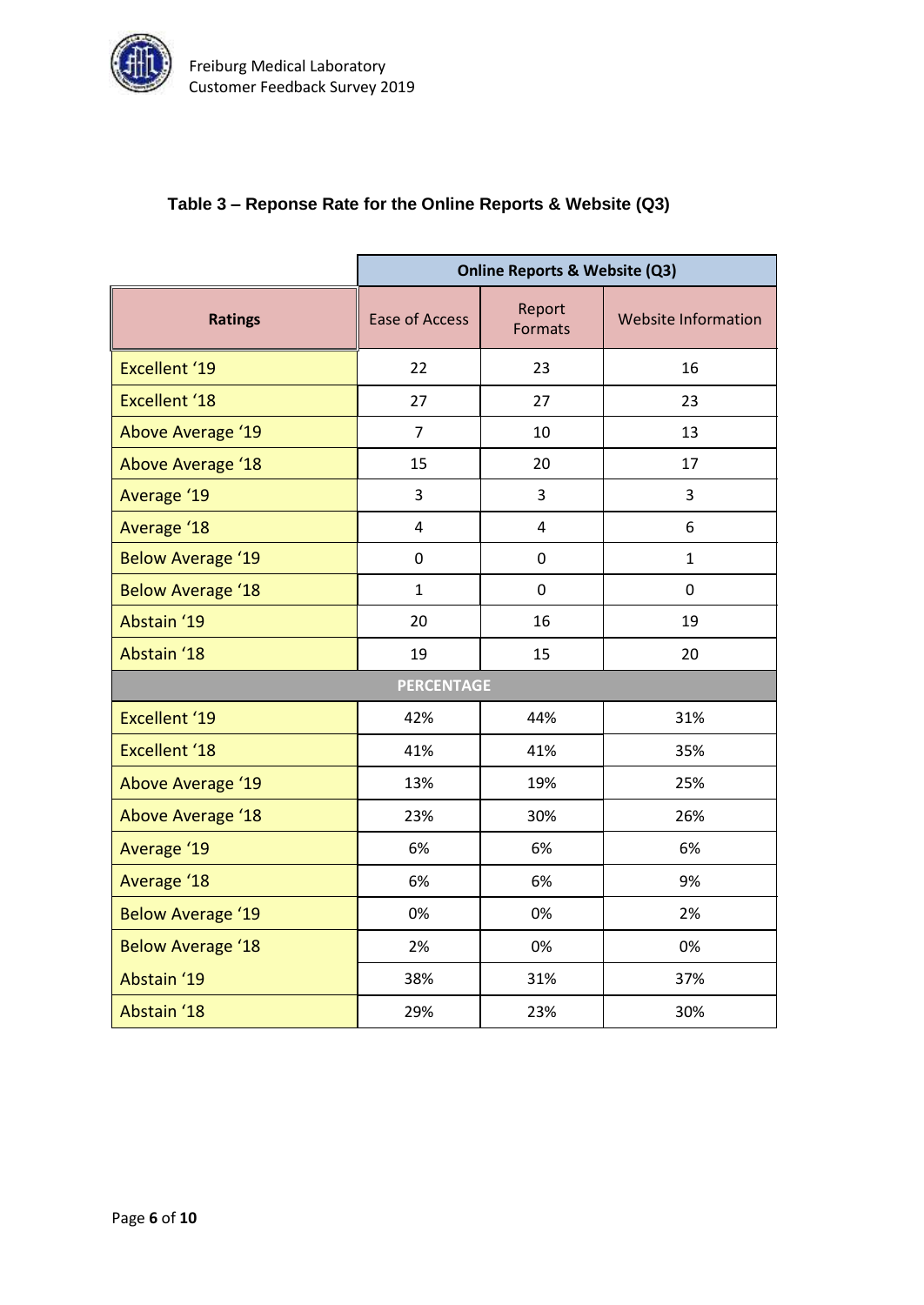

Page **7** of **10**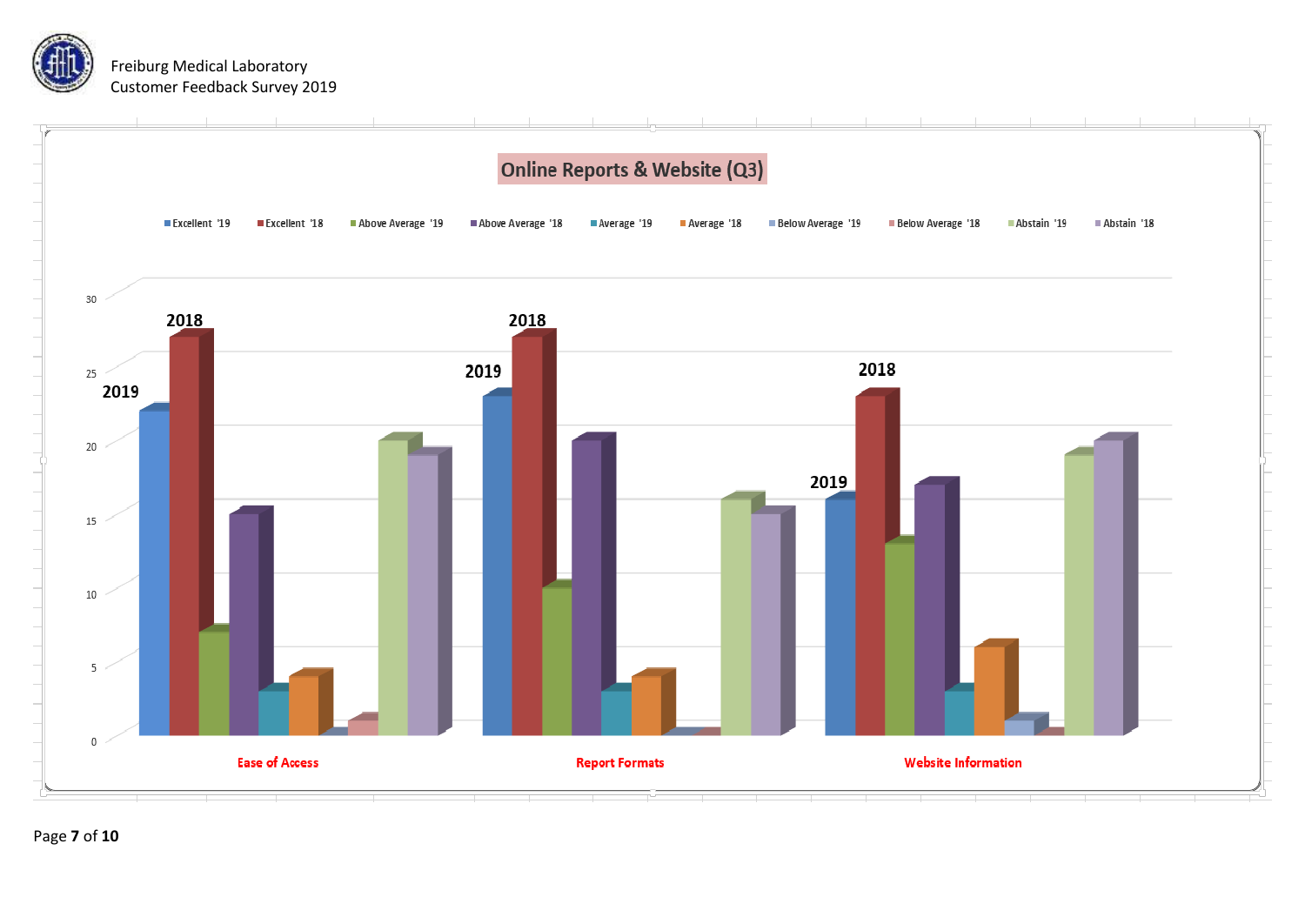

|                          | Staff (Q4)        |                                              |              |                |  |  |  |
|--------------------------|-------------------|----------------------------------------------|--------------|----------------|--|--|--|
| <b>Ratings</b>           | Technical<br>Team | Reception<br><b>Customer Service</b><br>Team |              | Logistics Team |  |  |  |
| Excellent '19            | 31                | 29                                           | 34           | 32             |  |  |  |
| <b>Excellent '18</b>     | 30                | 33                                           | 31           | 34             |  |  |  |
| Above Average '19        | 17                | 19                                           | 14           | 15             |  |  |  |
| Above Average '18        | 25                | 22                                           | 23           | 22             |  |  |  |
| Average '19              | $\overline{2}$    | $\mathbf{1}$                                 | 3            | $\mathbf{1}$   |  |  |  |
| Average '18              | $\overline{7}$    | 6                                            | 6            | 5              |  |  |  |
| <b>Below Average '19</b> | 0                 | $\pmb{0}$                                    | 0            | 0              |  |  |  |
| <b>Below Average '18</b> | 0                 | 0                                            | 0            | 0              |  |  |  |
| Abstain '19              | $\overline{2}$    | 3                                            | $\mathbf{1}$ | 4              |  |  |  |
| Abstain '18              | 4                 | 5                                            | 6            | 5              |  |  |  |
| <b>PERCENTAGE</b>        |                   |                                              |              |                |  |  |  |
| Excellent '19            | 60%               | 56%                                          | 65%          | 62%            |  |  |  |
| <b>Excellent '18</b>     | 45%               | 50%                                          | 47%          | 52%            |  |  |  |
| <b>Above Average '19</b> | 33%               | 37%                                          | 27%          | 29%            |  |  |  |
| <b>Above Average '18</b> | 38%               | 33%                                          | 35%          | 33%            |  |  |  |
| Average '19              | 4%                | 2%                                           | 6%           | 2%             |  |  |  |
| Average '18              | 11%               | 9%                                           | 9%           | 8%             |  |  |  |
| <b>Below Average '19</b> | 0%                | 0%                                           | 0%           | 0%             |  |  |  |
| <b>Below Average '18</b> | 0%                | 0%                                           | 0%           | 0%             |  |  |  |
| Abstain '19              | 4%                | 6%                                           | 2%           | 8%             |  |  |  |
| Abstain '18              | 6%                | 8%                                           | 9%           | 8%             |  |  |  |

# **Table 4 – Response Rate for the Staff Hospitality & Promptness in queries (Q4)**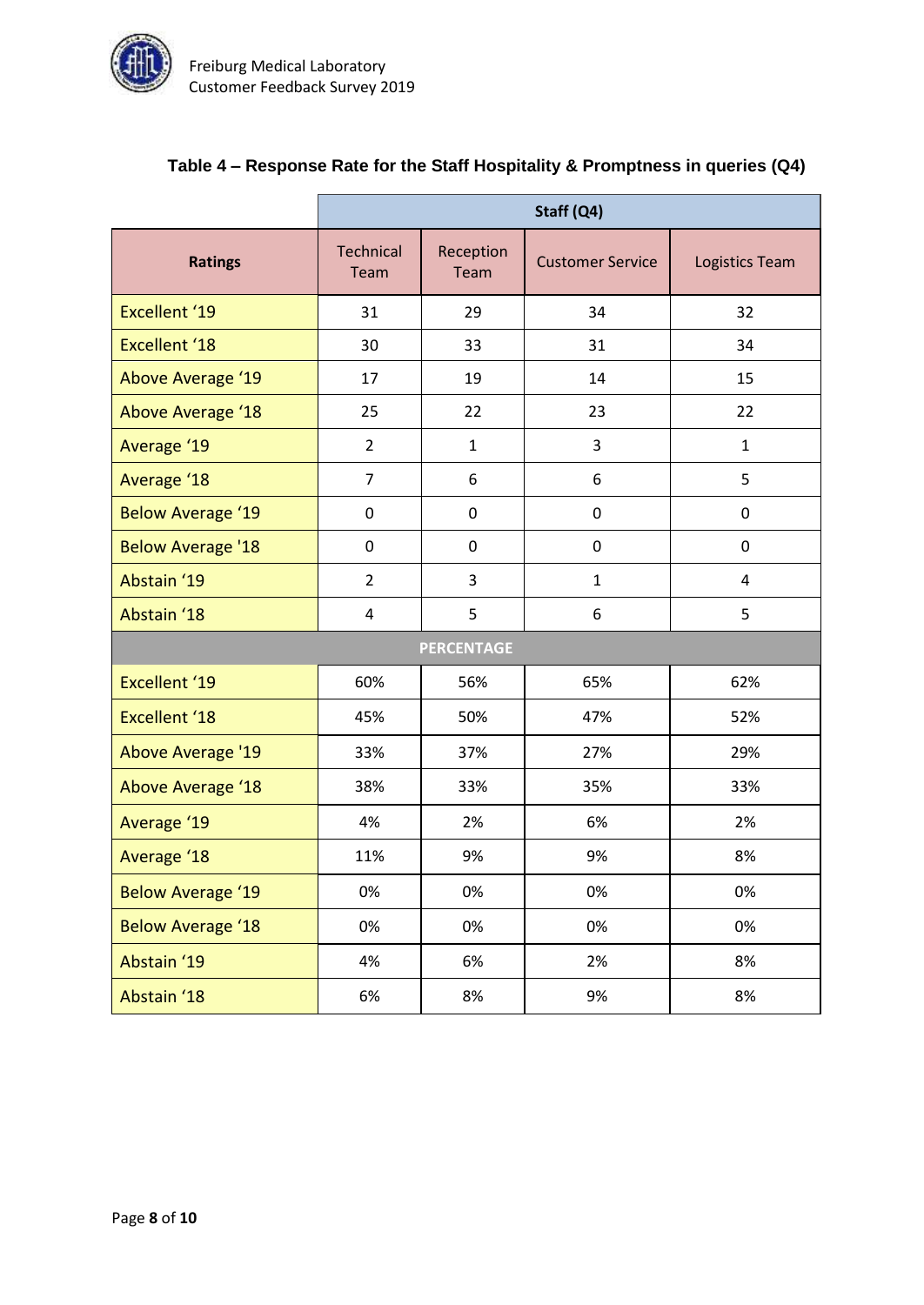